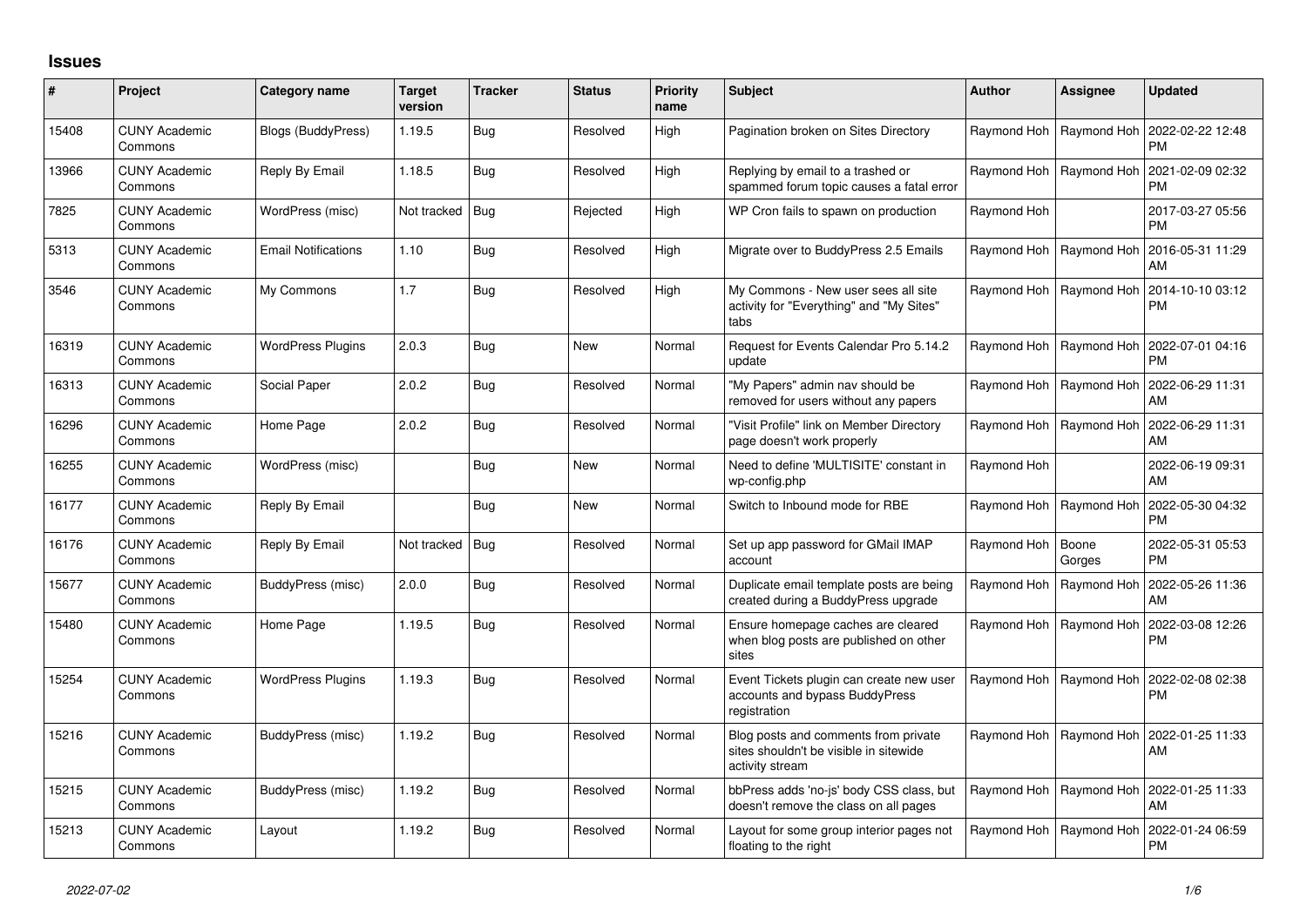| #     | Project                         | Category name                  | <b>Target</b><br>version | <b>Tracker</b> | <b>Status</b> | <b>Priority</b><br>name | <b>Subject</b>                                                                                       | <b>Author</b> | Assignee                  | <b>Updated</b>                                            |
|-------|---------------------------------|--------------------------------|--------------------------|----------------|---------------|-------------------------|------------------------------------------------------------------------------------------------------|---------------|---------------------------|-----------------------------------------------------------|
| 15175 | <b>CUNY Academic</b><br>Commons | BuddyPress (misc)              | 1.19.1                   | <b>Bug</b>     | Resolved      | Normal                  | "Load More" button not working correctly<br>on a user's "Commons Profile > Activity"<br>page         |               | Raymond Hoh   Raymond Hoh | 2022-01-11 04:41<br><b>PM</b>                             |
| 15145 | <b>CUNY Academic</b><br>Commons | Layout                         | 1.19.1                   | Bug            | Resolved      | Normal                  | Sitewide footer navigation shows all<br>sub-menu items instead of just primary<br>ones               |               | Raymond Hoh   Raymond Hoh | 2022-01-04 08:09<br><b>PM</b>                             |
| 15144 | <b>CUNY Academic</b><br>Commons | Performance                    | 1.19.1                   | Bug            | Resolved      | Normal                  | Move logged-in user checks for bbPress<br>BP Notification Grabber later down the<br>page             |               | Raymond Hoh   Raymond Hoh | 2022-01-11 04:41<br>PM                                    |
| 15127 | <b>CUNY Academic</b><br>Commons | Accessibility                  | 1.19.1                   | <b>Bug</b>     | Resolved      | Normal                  | Homepage accessibility enhancements                                                                  |               | Raymond Hoh   Raymond Hoh | 2022-01-11 04:41<br>PM                                    |
| 15029 | <b>CUNY Academic</b><br>Commons | Social Paper                   | 1.18.24                  | <b>Bug</b>     | Resolved      | Normal                  | Social papers with post passwords should<br>not record 'new_cacsp_edit' activity items               |               | Raymond Hoh   Raymond Hoh | 2021-12-02 04:15<br><b>PM</b>                             |
| 14945 | <b>CUNY Academic</b><br>Commons | Home Page                      | 1.19.0                   | <b>Bug</b>     | Resolved      | Normal                  | Fix News page display after new header<br>and footer                                                 |               | Raymond Hoh   Raymond Hoh | 2022-01-04 11:20<br>AM                                    |
| 14909 | <b>CUNY Academic</b><br>Commons | Performance                    | 1.19.0                   | Bug            | Resolved      | Normal                  | Reducing DB queries and asset loading<br>on the main site                                            |               | Raymond Hoh   Raymond Hoh | 2022-01-04 10:30<br>AM                                    |
| 14908 | <b>CUNY Academic</b><br>Commons | Performance                    |                          | Bug            | New           | Normal                  | Stale object cache on cdev                                                                           | Raymond Hoh   | Boone<br>Gorges           | 2021-12-07 09:45<br>AM                                    |
| 14749 | <b>CUNY Academic</b><br>Commons | <b>DiRT</b> Integration        | 1.18.18                  | Bug            | Resolved      | Normal                  | "Digital Research Tools" adminbar item<br>should not show when logged out                            |               | Raymond Hoh   Raymond Hoh | 2021-09-07 11:51<br>AM                                    |
| 14704 | <b>CUNY Academic</b><br>Commons | Group Forums                   | 1.18.16                  | Bug            | Resolved      | Normal                  | Additional bbPress fixes                                                                             |               | Raymond Hoh   Raymond Hoh | 2021-08-10 11:16<br>AM                                    |
| 14496 | <b>CUNY Academic</b><br>Commons | Domain Mapping                 | Future<br>release        | <b>Bug</b>     | New           | Normal                  | Mapped domain SSO uses third-party<br>cookies                                                        |               | Raymond Hoh   Raymond Hoh | 2021-05-24 04:03<br><b>PM</b>                             |
| 14299 | <b>CUNY Academic</b><br>Commons | WordPress (misc)               | 1.18.8                   | <b>Bug</b>     | Resolved      | Normal                  | Remove Site Health scheduled task                                                                    |               | Raymond Hoh   Raymond Hoh | 2021-04-09 06:57<br><b>PM</b>                             |
| 14276 | <b>CUNY Academic</b><br>Commons | Cavalcade                      | Not tracked   Bug        |                | Deferred      | Normal                  | Increase number of workers in Cavalcade                                                              |               | Raymond Hoh   Raymond Hoh | 2021-11-16 02:34<br><b>PM</b>                             |
| 14223 | <b>CUNY Academic</b><br>Commons | BuddyPress (misc)              | 1.18.19                  | Bug            | Resolved      | Normal                  | Non-public site visibility change should<br>update all related site activity visibility to<br>hidden |               | Raymond Hoh   Raymond Hoh | 2021-10-05 02:03<br><b>PM</b>                             |
| 13859 | <b>CUNY Academic</b><br>Commons | BuddyPress (misc)              | 1.18.3                   | <b>Bug</b>     | Resolved      | Normal                  | Reset current blog in BP MPO Activity<br>Filter plugin                                               | Raymond Hoh   | Raymond Hoh               | 2021-01-26 04:43<br><b>PM</b>                             |
| 13721 | <b>CUNY Academic</b><br>Commons | <b>WordPress Plugins</b>       | 1.18.1                   | <b>Bug</b>     | Resolved      | Normal                  | Update Contact Form 7                                                                                |               |                           | Raymond Hoh   Raymond Hoh   2020-12-17 08:41<br><b>PM</b> |
| 13497 | <b>CUNY Academic</b><br>Commons | Internal Tools and<br>Workflow | 1.17.6                   | <b>Bug</b>     | Resolved      | Normal                  | Remove Elemental theme cache files                                                                   |               |                           | Raymond Hoh   Raymond Hoh   2020-10-27 11:00<br>AM        |
| 13455 | <b>CUNY Academic</b><br>Commons | Domain Mapping                 | 1.18.0                   | <b>Bug</b>     | Resolved      | Normal                  | Switch from WPMU Domain Mapping to<br>Mercator                                                       |               | Raymond Hoh   Raymond Hoh | 2020-12-08 11:18<br>AM                                    |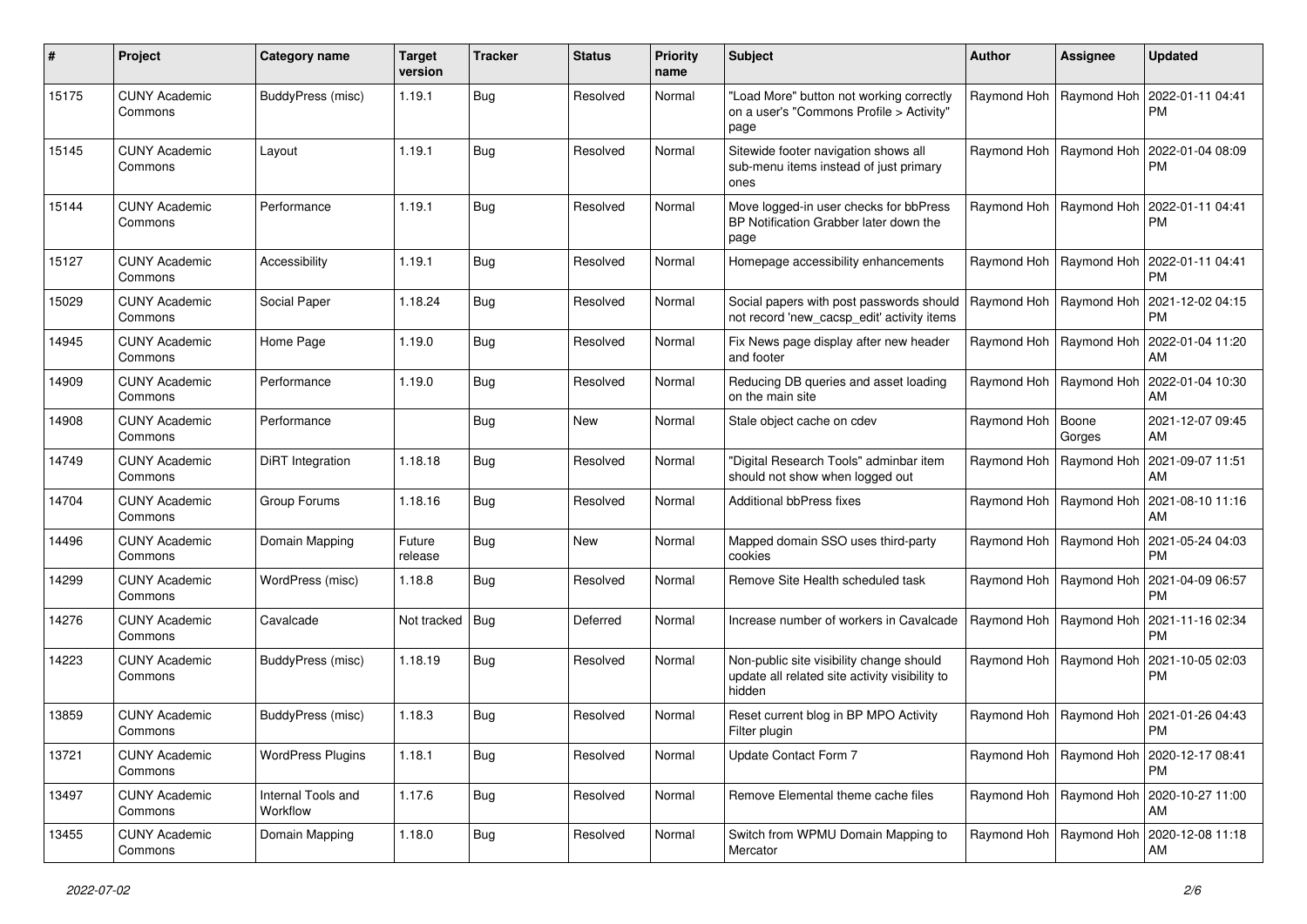| #     | Project                         | Category name              | <b>Target</b><br>version | <b>Tracker</b> | <b>Status</b> | <b>Priority</b><br>name | <b>Subject</b>                                                                | <b>Author</b>             | Assignee                  | Updated                       |
|-------|---------------------------------|----------------------------|--------------------------|----------------|---------------|-------------------------|-------------------------------------------------------------------------------|---------------------------|---------------------------|-------------------------------|
| 13332 | <b>CUNY Academic</b><br>Commons | Reply By Email             | 1.17.4                   | <b>Bug</b>     | Resolved      | Normal                  | Reply-To' email header can be corrupted<br>in WordPress 5.5                   | Raymond Hoh   Raymond Hoh |                           | 2020-09-22 12:08<br><b>PM</b> |
| 12850 | <b>CUNY Academic</b><br>Commons | <b>WordPress Plugins</b>   | 1.16.14                  | Bug            | Resolved      | Normal                  | Event Tickets plugin calls<br>wp_cache_flush() after every ticket<br>addition | Raymond Hoh               | Raymond Hoh               | 2020-06-09 11:56<br>AM        |
| 12606 | <b>CUNY Academic</b><br>Commons | <b>WordPress Plugins</b>   | 1.16.9                   | Bug            | Resolved      | Normal                  | Disable PHP sessions for Custom<br>Sidebars plugin                            |                           | Raymond Hoh   Raymond Hoh | 2020-04-14 11:20<br>AM        |
| 12594 | <b>CUNY Academic</b><br>Commons | <b>WordPress Plugins</b>   | 1.16.9                   | Bug            | Resolved      | Normal                  | Remove Backtype Connect plugin                                                |                           | Raymond Hoh   Raymond Hoh | 2020-04-14 11:20<br>AM        |
| 12551 | <b>CUNY Academic</b><br>Commons | WordPress (misc)           | 1.17.0                   | Bug            | Resolved      | Normal                  | Preparing for PHP 7.4                                                         | Raymond Hoh               |                           | 2020-07-14 01:13<br><b>PM</b> |
| 12240 | <b>CUNY Academic</b><br>Commons | <b>WordPress Plugins</b>   | 1.16.3                   | Bug            | Resolved      | Normal                  | wp-ms-request-membership not added<br>properly as a git submodule             |                           | Raymond Hoh   Raymond Hoh | 2019-12-27 01:05<br>PM        |
| 11998 | <b>CUNY Academic</b><br>Commons | <b>Email Notifications</b> | 1.15.12                  | <b>Bug</b>     | Resolved      | Normal                  | Groupblog post emails can potentially<br>contain the wrong content            |                           | Raymond Hoh   Raymond Hoh | 2019-10-22 11:54<br>AM        |
| 11891 | <b>CUNY Academic</b><br>Commons | Events                     | 1.15.10                  | Bug            | Resolved      | Normal                  | Private group calendar iCal URLs should<br>be accessible without logging in   | Raymond Hoh               | Raymond Hoh               | 2019-09-24 11:09<br>AM        |
| 11855 | <b>CUNY Academic</b><br>Commons | WordPress (misc)           | 1.15.10                  | Bug            | Resolved      | Normal                  | "More Privacy Options" message not<br>showing on login page                   |                           | Raymond Hoh   Raymond Hoh | 2019-09-24 11:09<br>AM        |
| 11335 | <b>CUNY Academic</b><br>Commons | <b>WordPress Plugins</b>   | 1.15                     | <b>Bug</b>     | Resolved      | Normal                  | Add mobile responsive styles for Creative<br>Commons license popup            | Raymond Hoh   Raymond Hoh |                           | 2019-04-16 02:21<br>PM        |
| 11297 | <b>CUNY Academic</b><br>Commons | WordPress (misc)           | 1.14.11                  | Bug            | Resolved      | Normal                  | Two versions of the same plugin and<br>theme exist                            | Raymond Hoh               | Boone<br>Gorges           | 2019-04-23 10:44<br>AM        |
| 11243 | <b>CUNY Academic</b><br>Commons | BuddyPress (misc)          | Future<br>release        | <b>Bug</b>     | New           | Normal                  | Audit bp-custom.php                                                           | Raymond Hoh               | Raymond Hoh               | 2022-04-26 11:59<br>AM        |
| 11164 | <b>CUNY Academic</b><br>Commons | Spam/Spam<br>Prevention    | 1.14.7                   | Bug            | Resolved      | Normal                  | Anonymous blog comments are empty                                             |                           | Raymond Hoh   Raymond Hoh | 2019-02-26 02:04<br>PM        |
| 11083 | <b>CUNY Academic</b><br>Commons | BuddyPress (misc)          | 1.14.6                   | Bug            | Resolved      | Normal                  | "My Settings > Export Data" page is blank                                     | Raymond Hoh               | Raymond Hoh               | 2019-02-12 12:08<br>PM        |
| 11013 | <b>NYCDH Community</b><br>Site  |                            |                          | <b>Bug</b>     | Resolved      | Normal                  | Convert subdomain install to subdirectory<br>install                          |                           | Raymond Hoh   Raymond Hoh | 2019-05-21 11:07<br>AM        |
| 10564 | <b>CUNY Academic</b><br>Commons | <b>WordPress Plugins</b>   | 1.14.1                   | Bug            | Resolved      | Normal                  | PHP 7.2 Incompatibility Problems                                              |                           | Raymond Hoh   Raymond Hoh | 2018-11-19 10:06<br>AM        |
| 9810  | <b>CUNY Academic</b><br>Commons | <b>WordPress Plugins</b>   | 1.13.2                   | <b>Bug</b>     | Resolved      | Normal                  | Yoast SEO doesn't support the Guest<br>Authors feature of Co-Authors Plus     | Raymond Hoh               | Raymond Hoh               | 2018-05-22 11:56<br>AM        |
| 9639  | <b>CUNY Academic</b><br>Commons | commonsinabox.org          | Not tracked   Bug        |                | Resolved      | Normal                  | Users having problems posting to the<br>forums                                | Raymond Hoh               | Boone<br>Gorges           | 2018-04-20 11:37<br>AM        |
| 9486  | <b>CUNY Academic</b><br>Commons | Group Forums               | 1.12.11                  | Bug            | Resolved      | Normal                  | Revision logs show up when quoting a full<br>forum post                       | Raymond Hoh               | Raymond Hoh               | 2018-03-27 12:49<br><b>PM</b> |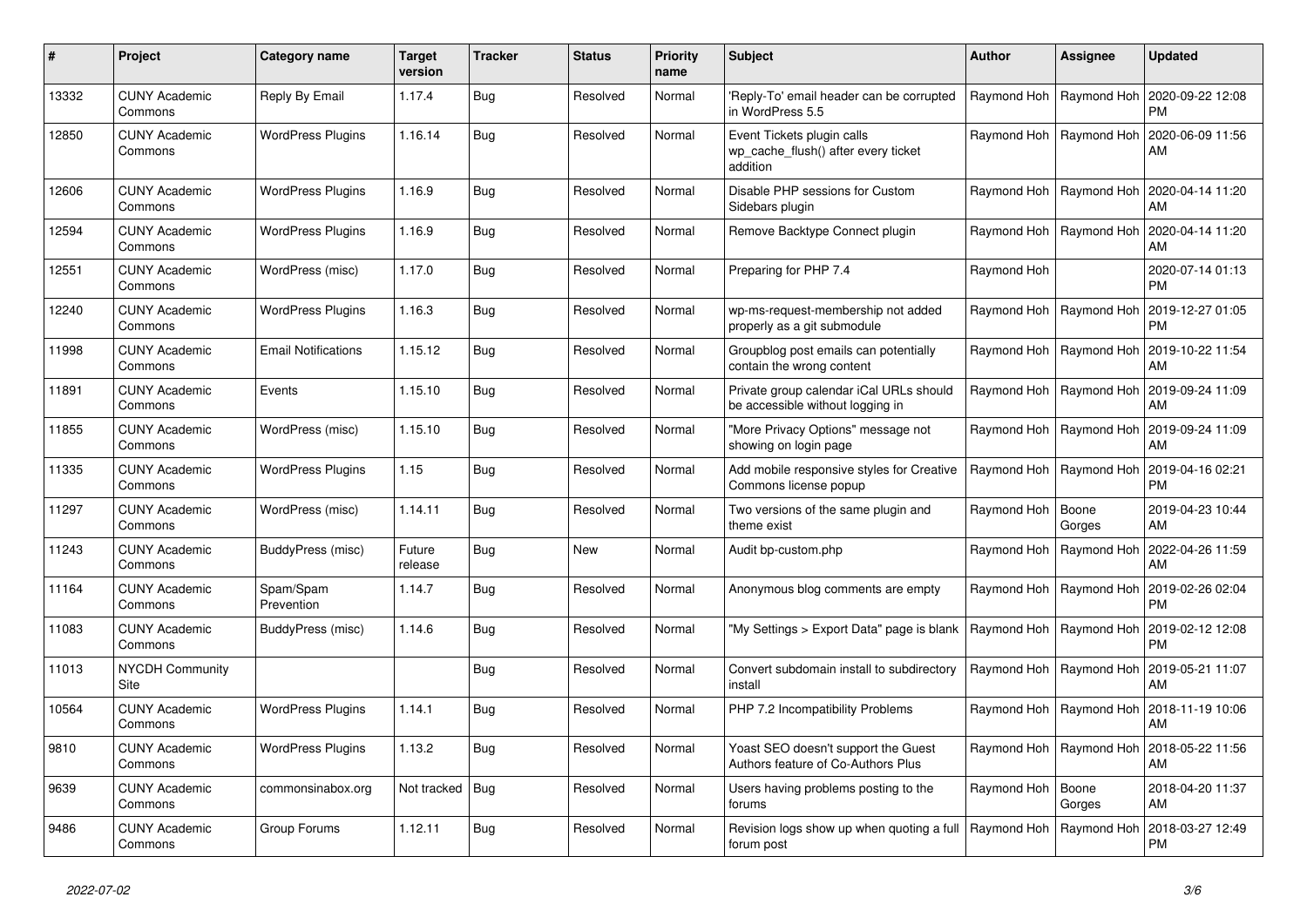| #    | Project                         | Category name              | <b>Target</b><br>version | <b>Tracker</b> | <b>Status</b> | <b>Priority</b><br>name | Subject                                                                                              | <b>Author</b>             | Assignee                  | <b>Updated</b>                                            |
|------|---------------------------------|----------------------------|--------------------------|----------------|---------------|-------------------------|------------------------------------------------------------------------------------------------------|---------------------------|---------------------------|-----------------------------------------------------------|
| 9203 | <b>CUNY Academic</b><br>Commons | Events                     | 1.12.8                   | Bug            | Resolved      | Normal                  | Filters on the "My Events > Calendar"<br>page no longer display                                      | Raymond Hoh               | Boone<br>Gorges           | 2018-02-12 09:40<br>PM.                                   |
| 9202 | <b>CUNY Academic</b><br>Commons | Reply By Email             | 1.12.8                   | Bug            | Resolved      | Normal                  | Attachment error emails missing topic<br>name                                                        | Raymond Hoh               | Raymond Hoh               | 2018-02-13 10:49<br>AM                                    |
| 9177 | CUNY Academic<br>Commons        | Social Paper               | 1.12.8                   | Bug            | Resolved      | Normal                  | Social Paper directory not showing any<br>papers                                                     | Raymond Hoh               | Raymond Hoh               | 2018-02-13 01:10<br><b>PM</b>                             |
| 9066 | <b>CUNY Academic</b><br>Commons | Reply By Email             | 1.12.6                   | Bug            | Resolved      | Normal                  | RBE error email not firing for new topics<br>when attachment is too large                            | Raymond Hoh               | Raymond Hoh               | 2018-01-08 04:49<br><b>PM</b>                             |
| 9011 | <b>CUNY Academic</b><br>Commons | My Commons                 | 1.12.6                   | Bug            | Resolved      | Normal                  | My Commons - Fix "About My Commons"<br>link                                                          | Raymond Hoh   Raymond Hoh |                           | 2018-01-09 11:13<br>AM                                    |
| 8000 | <b>CUNY Academic</b><br>Commons | Reply By Email             | 1.10.17                  | Bug            | Resolved      | Normal                  | Issues with RBE email sent date                                                                      |                           | Raymond Hoh   Raymond Hoh | 2017-04-20 10:32<br><b>PM</b>                             |
| 7815 | <b>CUNY Academic</b><br>Commons | Reply By Email             | 1.10.14                  | Bug            | Resolved      | Normal                  | RBE "Connect" button hangs                                                                           | Raymond Hoh   Raymond Hoh |                           | 2017-03-21 12:59<br><b>PM</b>                             |
| 7217 | <b>CUNY Academic</b><br>Commons | Events                     | 1.10.6                   | Bug            | Resolved      | Normal                  | BP Event Organiser issues with WP 4.7<br>and Shortcake                                               | Raymond Hoh   Raymond Hoh |                           | 2016-12-21 11:57<br><b>PM</b>                             |
| 6043 | <b>CUNY Academic</b><br>Commons | <b>Email Notifications</b> | 1.9.28                   | Bug            | Resolved      | Normal                  | Emails should not be sent to<br>noreply@commons.gc.cuny.edu                                          | Raymond Hoh   Raymond Hoh |                           | 2016-09-19 05:33<br><b>PM</b>                             |
| 5975 | CUNY Academic<br>Commons        | <b>WordPress Plugins</b>   | 1.11                     | Bug            | Resolved      | Normal                  | Audit all mail plugins on the Commons                                                                | Raymond Hoh               | Daniel Jones              | 2016-12-13 08:57<br><b>PM</b>                             |
| 5850 | <b>CUNY Academic</b><br>Commons | Server                     | 1.9.22                   | Bug            | Resolved      | Normal                  | New server -<br>\$_SERVER['REMOTE_ADDR'] using<br>private IP instead of user IP                      | Raymond Hoh   Raymond Hoh |                           | 2016-07-29 02:42<br><b>PM</b>                             |
| 5836 | <b>CUNY Academic</b><br>Commons | Upgrades                   | 1.9.22                   | Bug            | Resolved      | Normal                  | Memcached caching strategy on new<br>server                                                          | Raymond Hoh               | Raymond Hoh               | 2016-07-26 01:45<br><b>PM</b>                             |
| 5652 | <b>CUNY Academic</b><br>Commons | <b>Email Notifications</b> | 1.10                     | Bug            | Resolved      | Normal                  | BP Email - Multiple Forum Post email<br>doesn't show content                                         | Raymond Hoh   Raymond Hoh |                           | 2016-06-27 04:14<br><b>PM</b>                             |
| 5257 | <b>CUNY Academic</b><br>Commons | Social Paper               | 1.9.9                    | Bug            | Resolved      | Normal                  | Social Paper: Comment indicator<br>disappears after adding a comment to a<br>paragraph with no count | Raymond Hoh   Raymond Hoh |                           | 2016-02-25 03:07<br><b>PM</b>                             |
| 4985 | <b>CUNY Academic</b><br>Commons | ZenDesk                    | 1.9.32                   | Bug            | Resolved      | Normal                  | ZenDesk Feedback Tab is being<br>deprecated                                                          |                           | Raymond Hoh   Raymond Hoh | 2016-11-01 10:20<br>AM                                    |
| 4083 | <b>CUNY Academic</b><br>Commons | My Commons                 | 1.8.1                    | Bug            | Resolved      | Normal                  | My Commons: New users see empty<br>'group joined" activity items                                     |                           |                           | Raymond Hoh   Raymond Hoh   2015-05-26 09:37<br>AM        |
| 4073 | <b>CUNY Academic</b><br>Commons | Group Forums               | 1.9                      | <b>Bug</b>     | Resolved      | Normal                  | Group forum search should show within<br>group layout                                                | Raymond Hoh   Raymond Hoh |                           | 2015-11-10 06:34<br><b>PM</b>                             |
| 3939 | <b>CUNY Academic</b><br>Commons | <b>WordPress Plugins</b>   | Future<br>release        | <b>Bug</b>     | Hold          | Normal                  | Activity stream support for Co-Authors<br>Plus plugin                                                |                           | Raymond Hoh   Raymond Hoh | 2015-11-09 06:13<br><b>PM</b>                             |
| 3792 | <b>CUNY Academic</b><br>Commons | My Commons                 | 1.7.13                   | Bug            | Resolved      | Normal                  | My Commons adjustments for<br>BuddyPress 2.2                                                         |                           |                           | Raymond Hoh   Raymond Hoh   2015-02-21 06:48<br><b>PM</b> |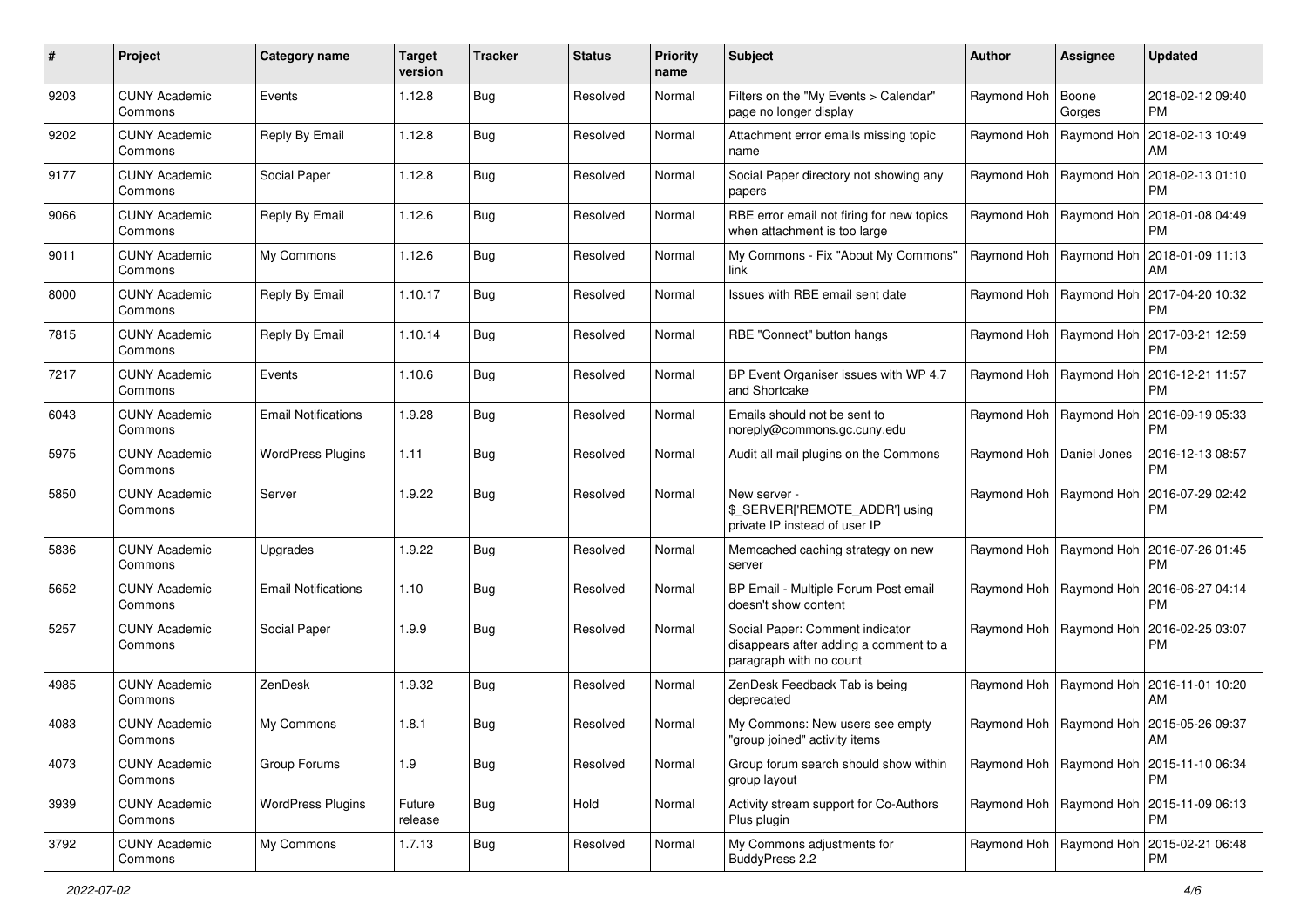| $\#$  | <b>Project</b>                  | Category name              | <b>Target</b><br>version | Tracker     | <b>Status</b> | <b>Priority</b><br>name | <b>Subject</b>                                                          | Author                  | Assignee                  | <b>Updated</b>                |
|-------|---------------------------------|----------------------------|--------------------------|-------------|---------------|-------------------------|-------------------------------------------------------------------------|-------------------------|---------------------------|-------------------------------|
| 3781  | <b>CUNY Academic</b><br>Commons | <b>Email Notifications</b> | 1.7.11                   | <b>Bug</b>  | Resolved      | Normal                  | Plain-text email formatting issues                                      |                         | Raymond Hoh   Raymond Hoh | 2015-02-02 01:27<br>AM        |
| 3780  | <b>CUNY Academic</b><br>Commons | WordPress (misc)           | 1.10                     | Bug         | Resolved      | Normal                  | wp-login.php template styling                                           |                         | Raymond Hoh   Raymond Hoh | 2016-08-24 06:30<br>AM        |
| 3691  | <b>CUNY Academic</b><br>Commons | <b>WordPress Plugins</b>   | Future<br>release        | <b>Bug</b>  | New           | Normal                  | WPMU Domain Mapping Debugging on<br>cdev                                | Raymond Hoh   Matt Gold |                           | 2014-12-12 09:04<br>AM        |
| 3402  | <b>CUNY Academic</b><br>Commons | <b>WordPress Themes</b>    | 1.6.14                   | <b>Bug</b>  | Resolved      | Normal                  | Clicking subnav tabs on "News" tab does<br>not work                     |                         | Raymond Hoh   Raymond Hoh | 2014-08-25 10:09<br><b>PM</b> |
| 2263  | <b>CUNY Academic</b><br>Commons | WordPress (misc)           | 1.4.13                   | <b>Bug</b>  | Resolved      | Normal                  | Google Docs Shortcode doesn't support<br>older presentations            |                         | Raymond Hoh   Raymond Hoh | 2012-12-11 06:48<br><b>PM</b> |
| 2054  | <b>CUNY Academic</b><br>Commons | WordPress (misc)           | 1.4.3                    | <b>Bug</b>  | Resolved      | Normal                  | Fix errors in BP External Activity                                      |                         | Raymond Hoh   Raymond Hoh | 2012-08-23 01:27<br><b>PM</b> |
| 1856  | <b>CUNY Academic</b><br>Commons | WordPress (misc)           | 1.4                      | <b>Bug</b>  | Resolved      | Normal                  | htpasswd on cdev conflicting with WP<br>cron                            |                         | Raymond Hoh   Raymond Hoh | 2012-04-24 03:19<br><b>PM</b> |
| 725   | <b>CUNY Academic</b><br>Commons | BuddyPress (misc)          | 1.2.1                    | <b>Bug</b>  | Resolved      | Normal                  | BP Group Email Subscription - Double<br>notifications                   | Raymond Hoh             | Boone<br>Gorges           | 2011-05-04 09:28<br>AM        |
| 788   | <b>CUNY Academic</b><br>Commons | WordPress (misc)           | 1.2.3                    | <b>Bug</b>  | Resolved      | Low                     | bp-nelo/functions.php - Remove<br>redundant BP textdomain call          |                         | Raymond Hoh   Raymond Hoh | 2011-06-02 05:05<br><b>PM</b> |
| 787   | <b>CUNY Academic</b><br>Commons | WordPress (misc)           | 1.3                      | <b>Bug</b>  | Resolved      | Low                     | bp-nelo/footer.php - Remove<br>get option('tn wpmu goggle code')" line  | Raymond Hoh   Boone     | Gorges                    | 2011-06-06 09:37<br>AM        |
| 776   | <b>CUNY Academic</b><br>Commons | BuddyPress (misc)          | 1.2.3                    | <b>Bug</b>  | Resolved      | Low                     | Make sure Blog Authors menu doesn't<br>overflow off visible screen      | Raymond Hoh             | Raymond Hoh               | 2011-06-02 09:18<br>AM        |
| 15700 | <b>CUNY Academic</b><br>Commons | WordPress (misc)           | 2.0.0                    | Feature     | Resolved      | Normal                  | Add leave site functionality to "Dashboard<br>> My Sites" in admin area |                         | Raymond Hoh   Raymond Hoh | 2022-05-26 11:36<br>AM        |
| 13000 | <b>CUNY Academic</b><br>Commons | Accessibility              | 1.17.0                   | Feature     | Resolved      | Normal                  | New accessible email subscriptions panel                                |                         | Raymond Hoh   Raymond Hoh | 2020-07-28 11:09<br>AM        |
| 12654 | <b>CUNY Academic</b><br>Commons | <b>WordPress Plugins</b>   | 1.16.9                   | Feature     | Resolved      | Normal                  | Update Google Docs Shortcode to v0.5                                    |                         | Raymond Hoh   Raymond Hoh | 2020-04-14 11:20<br>AM        |
| 11250 | <b>CUNY Academic</b><br>Commons | WordPress (misc)           | 1.14.11                  | Feature     | Resolved      | Normal                  | Update assets needed for GCDI site                                      |                         | Raymond Hoh   Raymond Hoh | 2019-04-23 09:27<br>AM        |
| 10421 | <b>CUNY Academic</b><br>Commons | Meta                       | 1.15                     | Feature     | Resolved      | Normal                  | Creative Commons license needs to be<br>updated?                        | Raymond Hoh   Matt Gold |                           | 2019-05-07 02:30<br><b>PM</b> |
| 13614 | <b>NYCDH Community</b><br>Site  |                            |                          | Maintenance | Duplicate     | Normal                  | New version of Avada                                                    | Raymond Hoh             | Jesse<br>Merandy          | 2021-01-22 02:24<br><b>PM</b> |
| 12827 | <b>NYCDH Community</b><br>Site  |                            |                          | Maintenance | Resolved      | Normal                  | Events Calendar Pro and Filter Bar plugin<br>update                     | Raymond Hoh             | Jesse<br>Merandy          | 2020-05-20 03:33<br><b>PM</b> |
| 15369 | <b>CUNY Academic</b><br>Commons | Blogs (BuddyPress)         | 2.0.0                    | Design/UX   | Resolved      | Normal                  | 'Add Site Icon" overlay on Sites Directory<br>page                      | Raymond Hoh             | Raymond Hoh               | 2022-05-26 11:36<br>AM        |